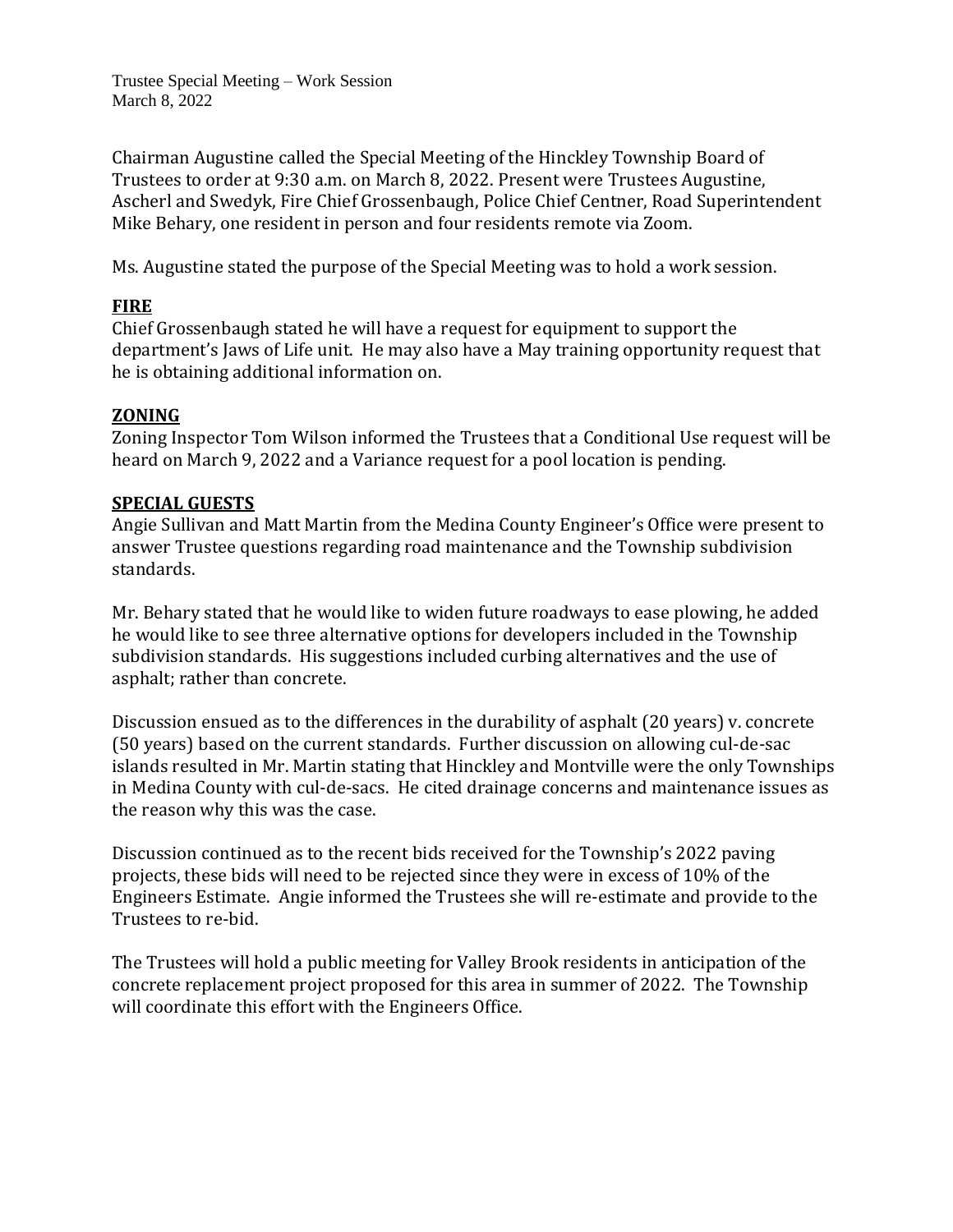Trustee Special Meeting – Work Session March 8, 2022

# **SERVICE**

Mr. Behary stated that he has received bids in excess of \$7,000 for the two town hall exterior doors, this cost does not include the additional key fob access system the Trustees wanted.

### **TRUSTEES**

Ms. Ascherl stated a resident had approached her about purchasing the old stone from Maple Hill Cemetery. After a brief discussion it was decided not to publicly bid the stone for sale, but to keep it for future use.

Mr. Swedyk asked Mr. Behary about Salem Court cul-de-sac drainage issue. Mike will go with his crew to assess what can be done to alleviate the flooding.

Mr. Swedyk added that the east wall of the former fire station project language has been amended and will be formally put out for bid at the March 15th Regular Trustee Meeting. He has also spoken to the Prosecutor's Office and exit interviews cannot be done in Executive Session; therefore, they will be done by the departmental liaison and shared with the other trustees.

Mr. Swedyk is working with Sergeant Schroll on software additions to the Township diesel pumps that will assist in complying with the Auditor of State fuel usage directives. He has an estimated cost of \$4,000.00 to add a camera to the location if that may be necessary.

Ms. Augustine brought up Mr. Behary's suggestion of fleet fueling. Mr. Swedyk replied that this would require employees to go offsite to fuel up and that currently we are purchasing fuel by the truckload at a lower cost than at the pump.

Ms. Augustine discussed the following:

- She will seek an outside source for information and fees on updating the current Hinckley Township Non-Union Employee Manual
- The website scope of work is ready to forward to the three vendors. It was agreed to invite them to the April 12, 2022 work session to discuss their proposal
- The Township will consider a clean-up day in coordination with Medina County programs
- The police building donation may be used in whatever manner the Trustees determine is best.
- A quote for a hand-held microphone and a lapel microphone from BNT will be requested, primarily for larger meetings such as the Comprehensive Plan Audit Steering Committee.

Ms. Augustine asked about potential Township liability due to the police and fire department's assisting a Veteran's Aide group in identifying individuals who may need assistance. Ms. Ascherl replied that it is her understanding that the Township departments